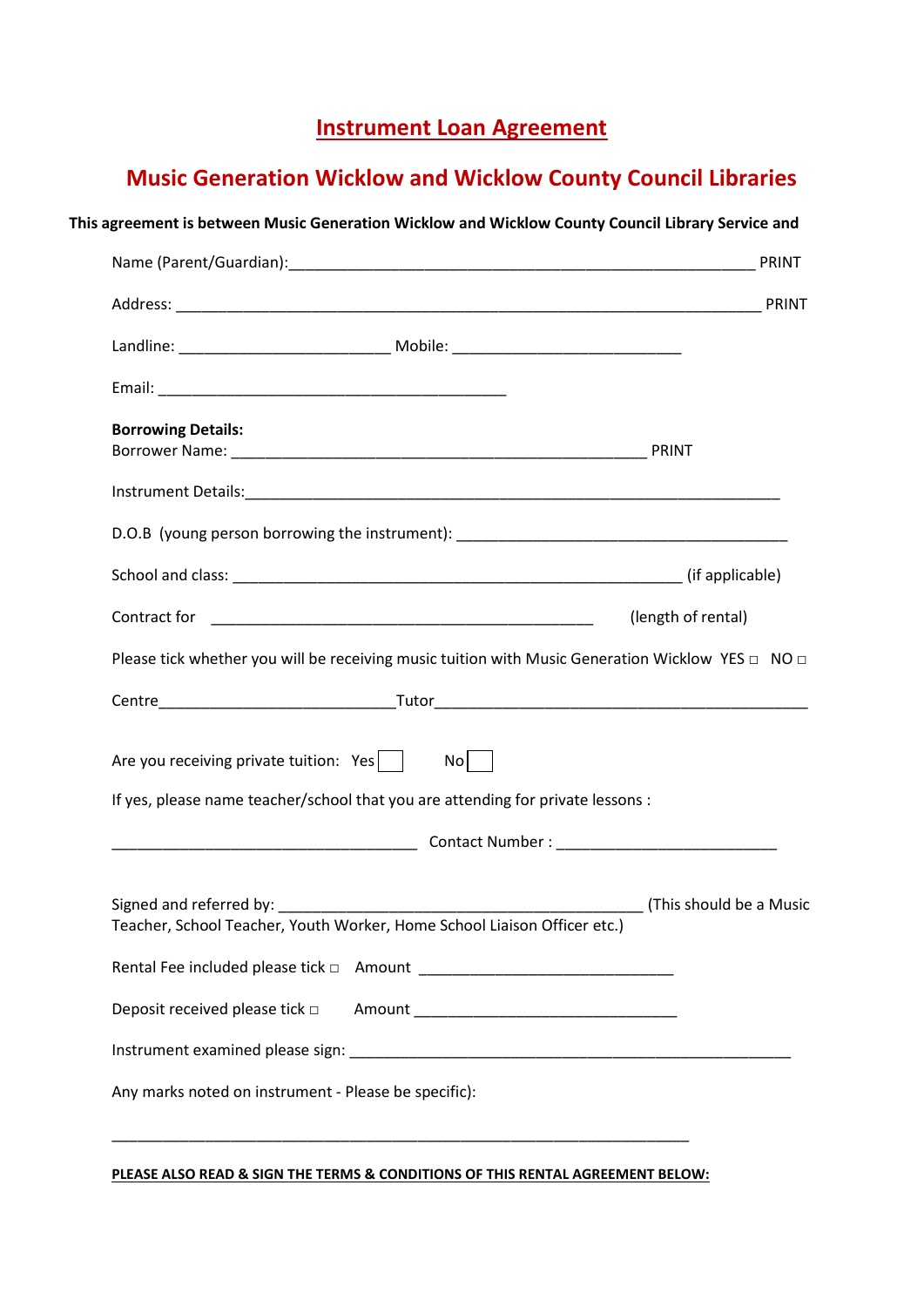

#### **Music Generation Wicklow & Wicklow County Library Service Instrument Bank**

#### **Music Generation Wicklow and Wicklow County Council Library Service agree to:**

- Provide a suitable musical instrument in good condition
- Provide a suitable case or bag to protect and carry the instrument
- Rent the instrument at a reasonable rate of payment
- Replace an instrument that may be faulty except when due to negligence on the part of the undersigned

### **THE FOLLOWING TERMS & CONDITIONS MUST BE ADHERED TO WHEN BORROWING INSTRUMENTS**

I, the undersigned, agree to rent a musical instrument from Music Generation Wicklow and Wicklow County Council Library Service subject to the following terms and conditions:

- 1. Instruments can be borrowed by young people (under 18 ) living in Co. Wicklow.
- 2. The appropriate fee for rental must be paid subject to the agreement decided with Music Generation Wicklow and Wicklow Library Service.
- 3. The loan of this instrument is to the parent/guardian who signs this agreement. The parent/guardian must be present at the time of borrowing.
- 4. **Its is the responsiblity of the parent/guardian to replace an instrument as new should any serious damage to, or loss of instrument take place**.
- 5. **Deposits are refundable if the instrument is returned in full working order and undamaged**
- 6. Any instrument case, holder, bow, mouthpiece, amp etc. must be returned with the instrument
- 7. The instrument must be stored in the case or bag provided or in a safe and secure location at home.
- 8. The borrower should familiarise him/herself with taking care of the instrument.
- 9. The borrower must take the utmost care to protect the instrument from loss, damage or theft while it is in his/her possession.
- 10. The borrower must not attempt to remove Music Generation Wicklow markings or other barcodes from the instrument nor place any stickers, dye or paint on the instrument
- 11. The borrowing library or MGW office must be informed immediately of any damage or loss
- 12. The borrower is responsible for the cost of any repairs of damage to the instrument while in their possession (beyond normal wear and tear) - Repairs will be carried out by Music Generation Wicklow
- 13. The Library must be informed of any change of circumstance (change of address etc.)
- 14. The instrument can be hired for a maximum period of 6 months.
- 15. The full instrument cost must be paid if the instrument is not returned after a period of one month following the termination of the contract.
- 16. The instrument must be returned to the Library from which it was borrowed.